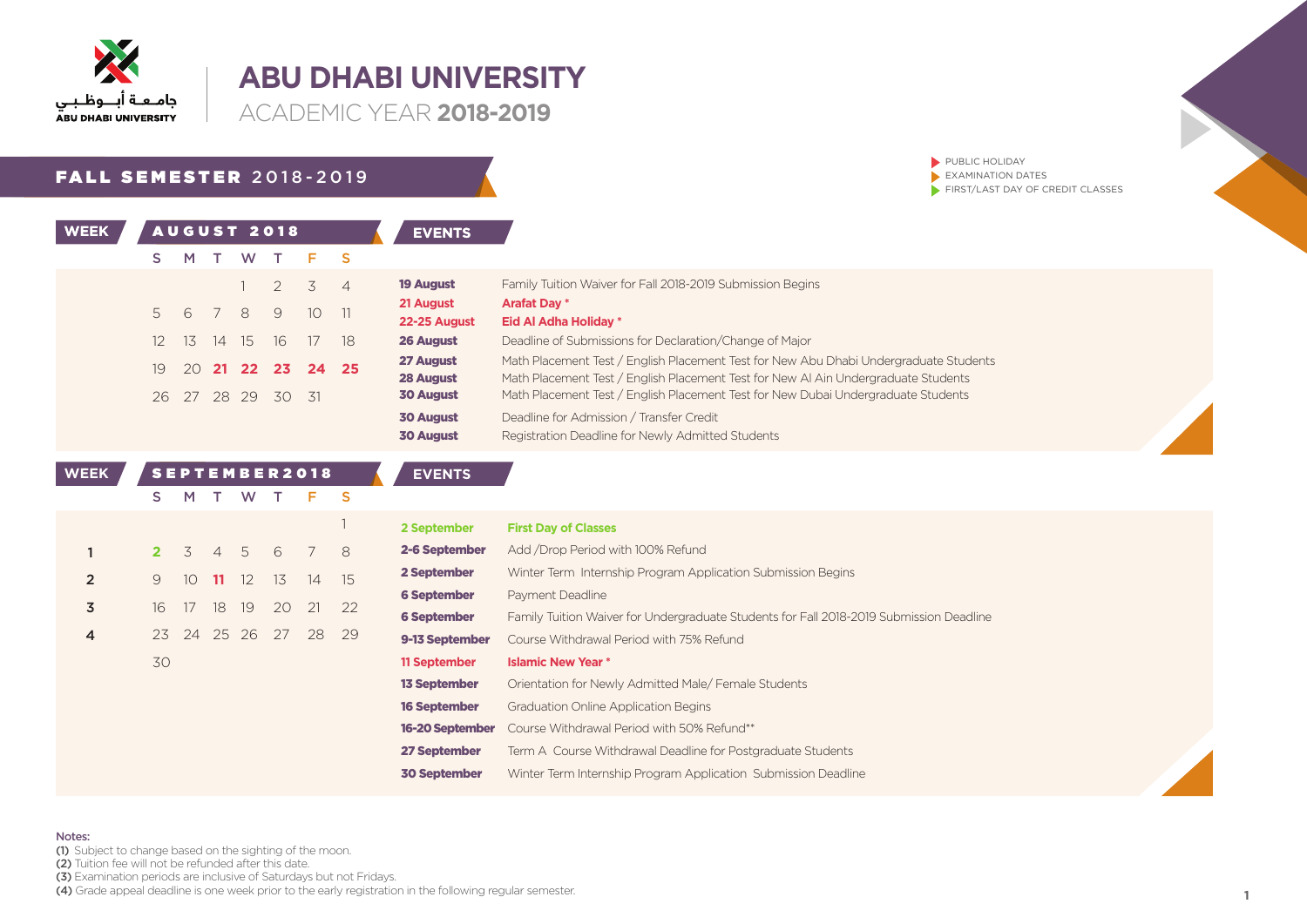

**ACADEMIC YEAR 2018-2019** 

## **FALL SEMESTER 2018-2019**

WEEK OCTOBER 2018 A EVENTS

PUBLIC HOLIDAY  $\blacktriangleright$  EXAMINATION DATES  $\blacktriangleright$  FIRST/LAST DAY OF CREDIT CLASSES

|                | S. | M        |                | W.              |                | Е.       | -S |                   |                                                                                               |
|----------------|----|----------|----------------|-----------------|----------------|----------|----|-------------------|-----------------------------------------------------------------------------------------------|
| 5              |    |          | $\overline{2}$ | 3               | $\overline{4}$ | 5        | 6  | 1 October         | Spring Semester Internship Program Application Submission Begins                              |
| 6              |    | 8        | 9              | 10 <sup>°</sup> | 11             | $12^{1}$ | 13 | 14 October        | Make up days for PG Students only (Tues Sept 11)                                              |
| $\overline{7}$ | 14 | 15       | -16            | -17             | 18             | 19       | 20 | 14 October        | <b>Term A Postgraduate Last Day of Classes</b>                                                |
|                |    |          |                |                 |                |          |    | 15-17 October     | <b>Term A Postgraduate Final Exams Week ***</b>                                               |
| 8              | 21 |          |                | 22 23 24        | 25             | 26       | 27 | <b>18 October</b> | <b>Graduation Online Application Deadline</b>                                                 |
| 9              | 28 | 29 30 31 |                |                 |                |          |    | <b>18 October</b> | Final Grades Release for Term A PG ****                                                       |
|                |    |          |                |                 |                |          |    | 21 October        | <b>Term B Postgraduate Classes Begins</b>                                                     |
|                |    |          |                |                 |                |          |    | 21-22 October     | Term B PG Add/Drop Period with 100% Refund                                                    |
|                |    |          |                |                 |                |          |    | 21 October        | Release of the Winter 2018-2019 Term and Spring 2018-2019 Semester Schedules                  |
|                |    |          |                |                 |                |          |    | 22 October        | Deadline of Payment for Term B PG                                                             |
|                |    |          |                |                 |                |          |    | 28 October        | Grade Appeals Deadline for Spring 2017-2018 Semester and Sum 2017-2018 Term Final Grades **** |
|                |    |          |                |                 |                |          |    | 28 October        | Advising and Early Registration Begins                                                        |
|                |    |          |                |                 |                |          |    | 31 October        | Spring Semester Internship Program Application Submission Deadline                            |
|                |    |          |                |                 |                |          |    | 31 October        | Appreciation Ceremony for Undergraduate Students (Al Ain Campus)                              |

| <b>WEEK</b>       |                |               |       | <b>NOVEMBER 2018</b> |     |             |       | <b>EVENTS</b>      |                                                                     |
|-------------------|----------------|---------------|-------|----------------------|-----|-------------|-------|--------------------|---------------------------------------------------------------------|
|                   | S.             | M             |       | W                    |     | $F-S$       |       |                    |                                                                     |
|                   |                |               |       |                      |     | $2^{\circ}$ | 3     | 1 November         | Appreciation Ceremony for Undergraduate Students (Abu Dhabi Campus) |
| 10 <sup>°</sup>   | $\overline{4}$ | $\mathcal{L}$ | 6     |                      | 8   | 9           | 1O    | 1 November         | Summer Term Internship Program Application Submission Begins        |
| 11                | 11 -           | -12           | 13    | 14                   | 15  | 16          | -17   | 1 November         | Release of Mid-Semester Grades                                      |
| $12 \overline{ }$ | 18             | 19            | 20 21 |                      | 22  |             | 23 24 | <b>8 November</b>  | Course Withdrawal Deadline for Undergraduate                        |
|                   |                |               |       |                      |     |             |       | <b>15 November</b> | Course Withdrawal Deadline for Term B PG                            |
| 13                |                | 25 26 27 28   |       |                      | -29 | -30         |       | <b>19 November</b> | Prophet Mohammed Birthday "May Peace Be Upon Him" *                 |
|                   |                |               |       |                      |     |             |       | <b>30 November</b> | <b>Martyr's Day</b>                                                 |

#### Notes:

(1) Subject to change based on the sighting of the moon.

(2) Tuition fee will not be refunded after this date.

(3) Examination periods are inclusive of Saturdays but not Fridays.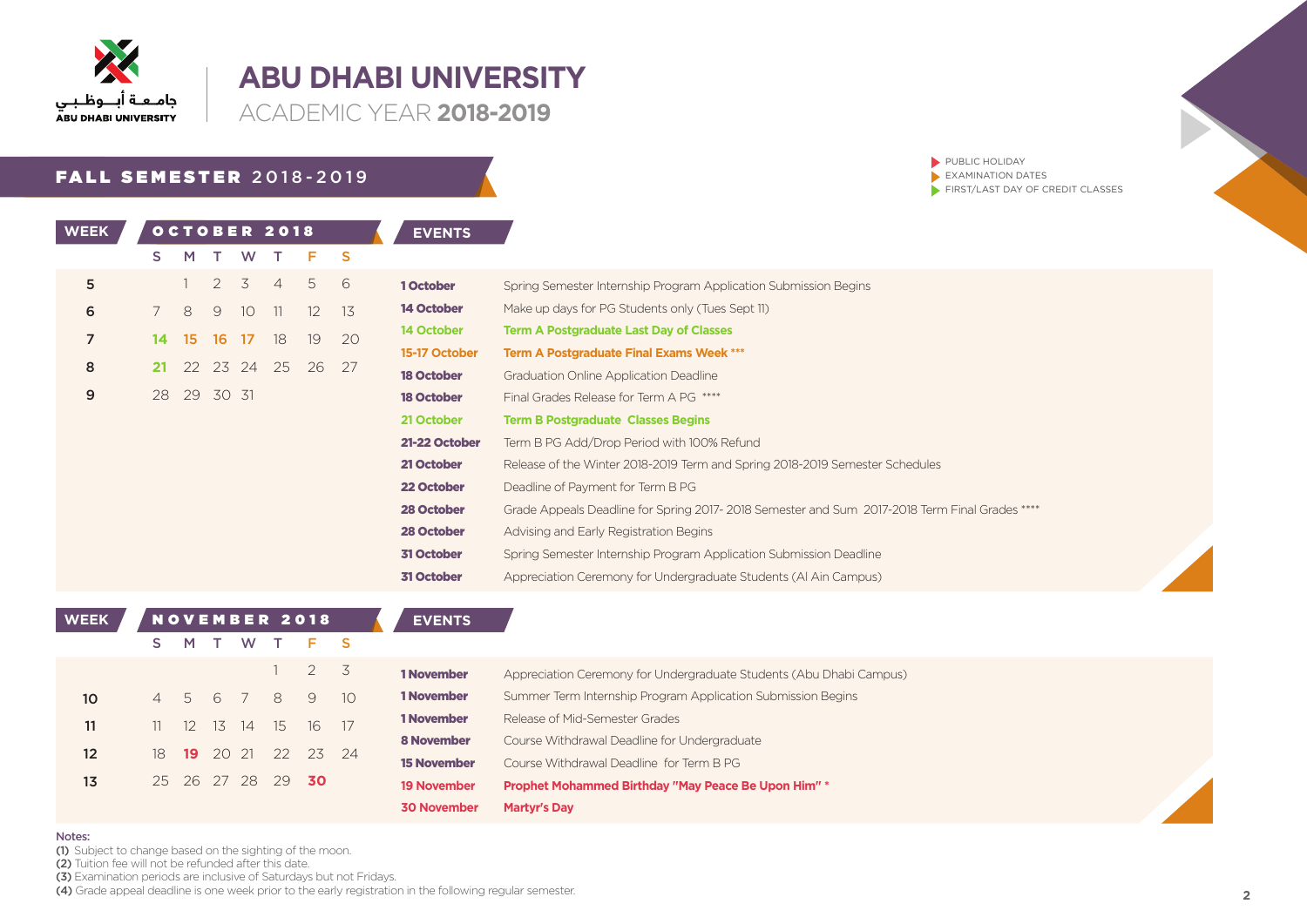

I

## **ABU DHABI UNIVERSITY**

**ACADEMIC YEAR 2018-2019** 

## **FALL SEMESTER 2018-2019**

PUBLIC HOLIDAY  $\blacktriangleright$  EXAMINATION DATES  $\blacktriangleright$  FIRST/LAST DAY OF CREDIT CLASSES

| <b>WEEK</b> |    |       |    |                 |    | DECEMBER 2018 |    | <b>EVENTS</b>       |                                                                                         |
|-------------|----|-------|----|-----------------|----|---------------|----|---------------------|-----------------------------------------------------------------------------------------|
|             | S. | м     |    | w               |    | F.            | S  |                     |                                                                                         |
|             |    |       |    |                 |    |               |    | 2 December          | <b>UAE National Day</b>                                                                 |
|             |    | 3.    |    |                 |    |               | 8  | 3-4 December        | Make Up Days for Undergraduate Students (Mon. Nov 19; Tues Sept 11)                     |
|             | 9  | 10    | 11 | 12 <sup>°</sup> | 13 | 14            | 15 | <b>3 December</b>   | <b>Last Day of Weekday Classes for Postgraduate Students</b>                            |
|             |    |       |    |                 |    |               |    | 4-6 December        | Reading Days for Postgraduate Students Only                                             |
|             | 16 | 17    | 18 | 19              | 20 | 21            | 22 | 4 December          | Last Day of Classes For Undergraduate Students Only                                     |
|             | 23 | 24    |    | 25 26           | 27 | 28            | 29 | 5-15 December       | <b>Final Exams Period For Undergraduate Students***</b>                                 |
|             |    | 30 31 |    |                 |    |               |    | <b>7-8 December</b> | Make up days for Postgraduate Students Only                                             |
|             |    |       |    |                 |    |               |    | 8 December          | <b>Last Day of Weekend Classes for Postgraduate Students</b>                            |
|             |    |       |    |                 |    |               |    | 9-15 December       | <b>Final Exams Week for Postgraduate Students ***</b>                                   |
|             |    |       |    |                 |    |               |    | <b>13 December</b>  | Summer Term Internship Program Application Submission Deadline                          |
|             |    |       |    |                 |    |               |    | 16 Dec - 5 Jan      | Fall Break                                                                              |
|             |    |       |    |                 |    |               |    | <b>17 December</b>  | Final Grades Released*****                                                              |
|             |    |       |    |                 |    |               |    | 23 December         | Family Tuition Waiver for Undergraduate Students for Winter 2018-2019 Submission Begins |

Notes:

(1) Subject to change based on the sighting of the moon.

(2) Tuition fee will not be refunded after this date.

(3) Examination periods are inclusive of Saturdays but not Fridays.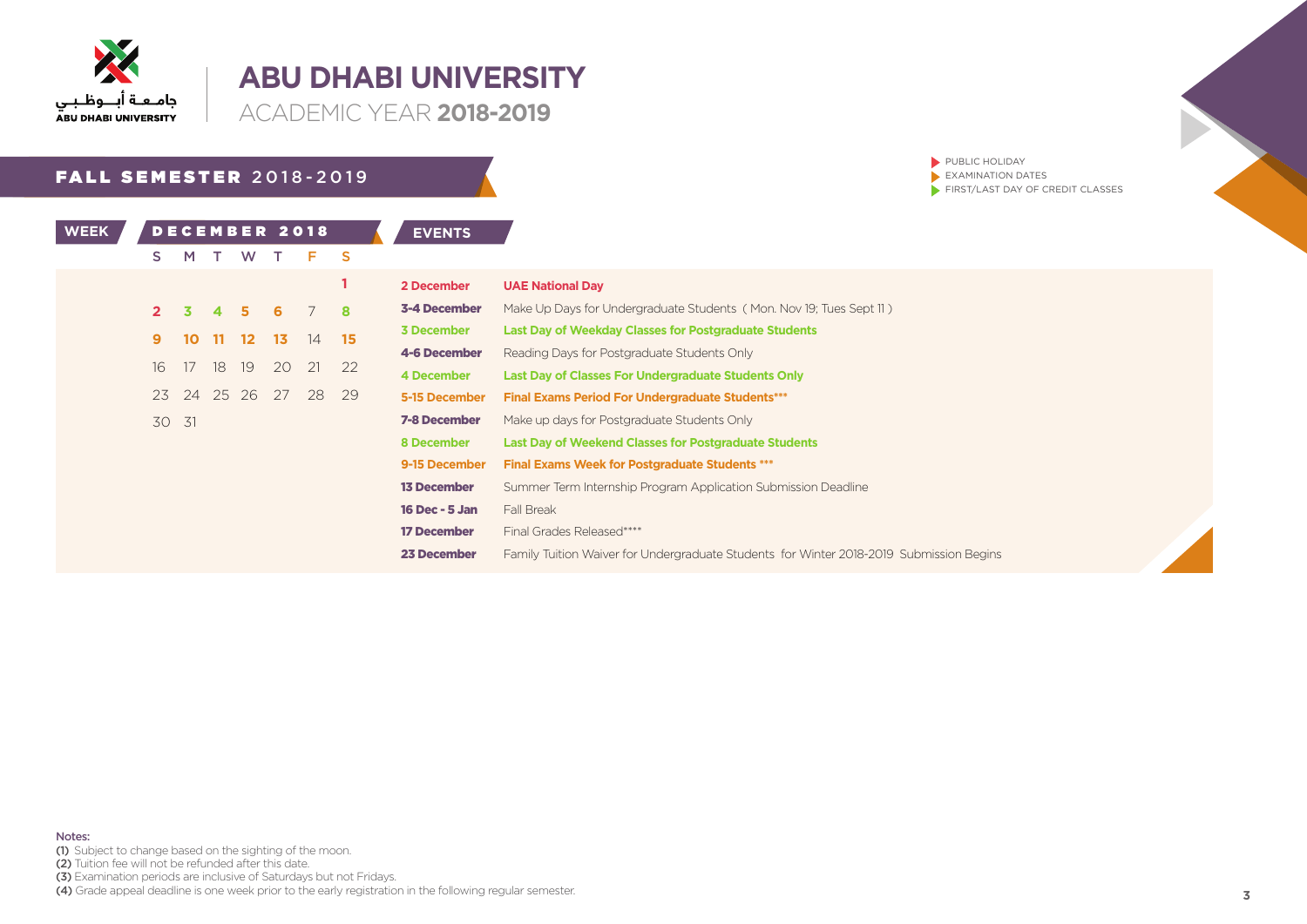

**ACADEMIC YEAR 2018-2019** 

## WINTER SEMESTER 2018-2019

PUBLIC HOLIDAY  $\blacktriangleright$  EXAMINATION DATES  $\blacktriangleright$  FIRST/LAST DAY OF CREDIT CLASSES

| WEEK           |    |    |    | JANUARY 2019 |    |                |          | <b>EVENTS</b>    |                                                                                                            |
|----------------|----|----|----|--------------|----|----------------|----------|------------------|------------------------------------------------------------------------------------------------------------|
|                | S. | M  |    | W            |    | F.             | <b>S</b> |                  |                                                                                                            |
|                |    |    |    | 2            | 3  | $\overline{4}$ | -5       | 1 January        | <b>Gregorian New Year</b>                                                                                  |
|                | 6  |    | 8  | 9            | 10 | 11             | 12       | 3 January        | Deadline of Admissions/Transfer Credit                                                                     |
| $\overline{2}$ | 13 | 14 | 15 | 16           | 17 | 18             | 19       | 3 January        | Deadline of Submission for Declaration/Change of Major                                                     |
|                |    |    |    |              |    |                |          | 3 January        | Registration Deadline for Newly Admitted Students                                                          |
| 3              | 20 | 21 |    | 22 23        | 24 | 25             | 26       | <b>6 January</b> | Family Tuition Waiver for Undergraduate Students for Winter 2018-2019 Submission Deadline                  |
|                | 27 |    |    | 28 29 30 31  |    |                |          | <b>6 January</b> | <b>First Day of Classes</b>                                                                                |
|                |    |    |    |              |    |                |          | 6-7 January      | Add/Drop Period 100% Refund                                                                                |
|                |    |    |    |              |    |                |          | 7 January        | Payment Deadline                                                                                           |
|                |    |    |    |              |    |                |          | 8-9 January      | Course Withdrawal Period 75% Refund                                                                        |
|                |    |    |    |              |    |                |          | 9 January        | Financial Aid/Scholarship Requirements for RETURNING Students for Spring 2018-2019 Submission Begins       |
|                |    |    |    |              |    |                |          | 9 January        | Financial Aid/Scholarship Requirements for NEW Prospective Students for Spring 2018-2019 Submission Begins |
|                |    |    |    |              |    |                |          | 10-13 January    | Course Withdrawal Period 50% Refund**                                                                      |
|                |    |    |    |              |    |                |          | 13 January       | Graduation Online Application Begins                                                                       |
|                |    |    |    |              |    |                |          | 27 January       | Release of Mid-Term Grades                                                                                 |
|                |    |    |    |              |    |                |          | 27 January       | Graduation Online Application Deadline                                                                     |
|                |    |    |    |              |    |                |          | 31 January       | Course Withdrawal Deadline                                                                                 |
|                |    |    |    |              |    |                |          | 31 January       | Financial Aid /Scholarship Requirements for RETURNING Students for Spring 2018-2019 Submission Deadline    |
|                |    |    |    |              |    |                |          |                  |                                                                                                            |

- (1) Subject to change based on the sighting of the moon.
- (2) Tuition fee will not be refunded after this date.
- (3) Examination periods are inclusive of Saturdays but not Fridays.
- (4) Grade appeal deadline is one week prior to the early registration in the following regular semester.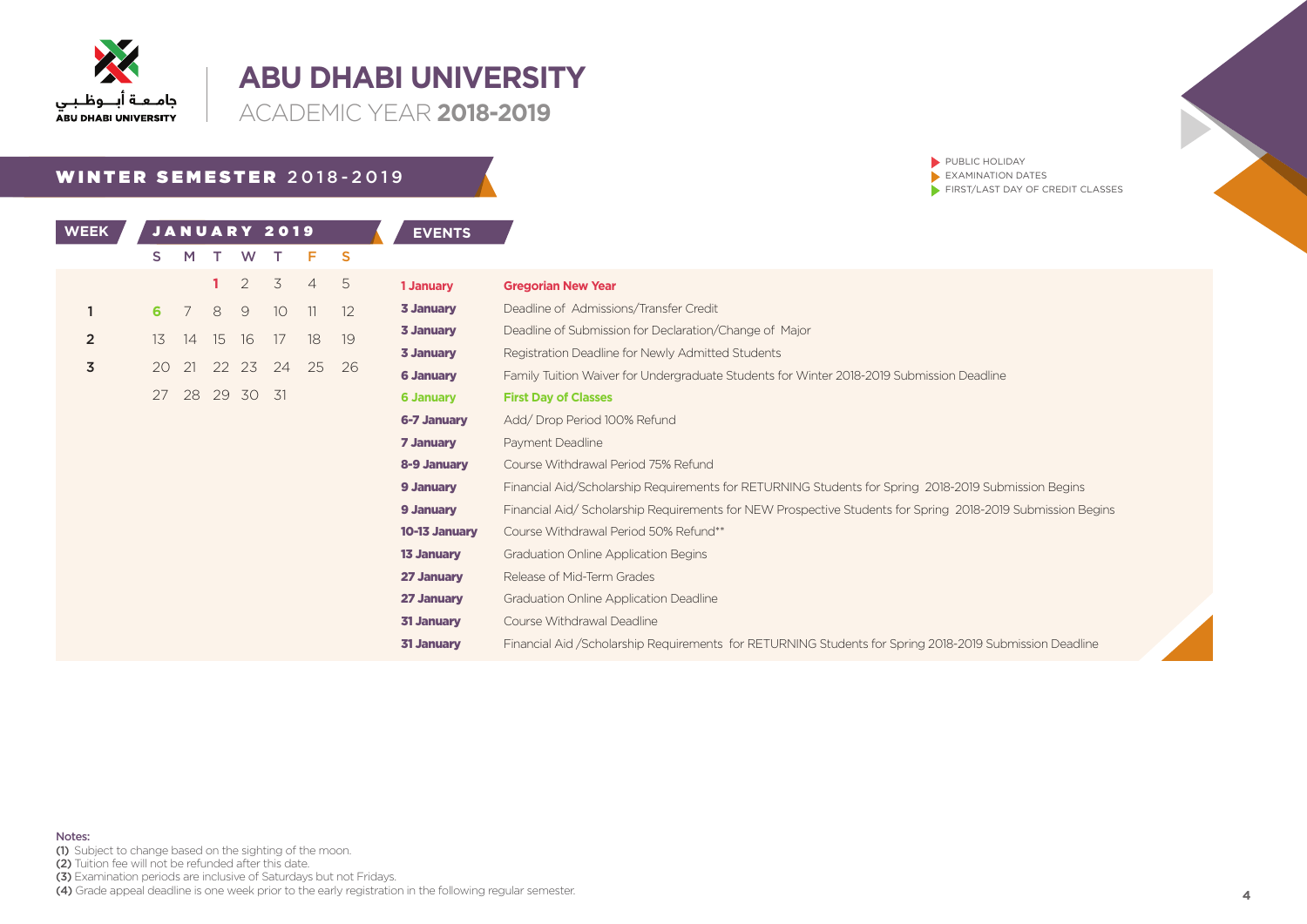

**ACADEMIC YEAR 2018-2019** 

### WINTER SEMESTER 2018-2019

| <b>WEEK</b> |    |     |        |                | <b>FEBRUARY 2019</b> |                          |                | <b>EVENTS</b>      |
|-------------|----|-----|--------|----------------|----------------------|--------------------------|----------------|--------------------|
|             | S. | M   | $\top$ | <b>W</b>       | T                    | F S                      |                |                    |
| 4           |    |     |        |                |                      | 1                        | $\overline{2}$ | <b>7 February</b>  |
| 5           |    |     |        |                | 3 4 5 6 7 8          |                          | 9              | <b>10 February</b> |
| 6           | 10 | -11 |        |                | 12 13 14 15          |                          | 16             | <b>16 February</b> |
|             |    |     |        |                |                      | <b>18 19</b> 20 21 22 23 |                | <b>17 February</b> |
|             |    |     |        |                |                      |                          |                | <b>21 February</b> |
|             |    |     |        | 24 25 26 27 28 |                      |                          |                | <b>24 February</b> |
|             |    |     |        |                |                      |                          |                | 30 February        |

| <b>7 February</b>  | Financial Aid Requirements for NEW Prospective Students Spring 2018-2019 Submission Deadline |
|--------------------|----------------------------------------------------------------------------------------------|
| <b>10 February</b> | Family Tuition Waiver for Undergraduate Students for Spring 2018-2019 Submission Deadline    |
| <b>16 February</b> | <b>Last Day of Classes</b>                                                                   |
| <b>17 February</b> | <b>Final Exams Period***</b>                                                                 |
| 21 February        | Final Grades Released****                                                                    |
| <b>24 February</b> | Scholarships Requirements for NEW Prospective Students Spring 2018-2019 Submission Deadline  |
| <b>28 February</b> | Family Tuition Waiver for Undergraduate Students for Spring 2018-2019 Submission Deadline    |
|                    |                                                                                              |

 $\blacktriangleright$  PUBLIC HOLIDAY  $\blacktriangleright$  EXAMINATION DATES

 $\blacktriangleright$  FIRST/LAST DAY OF CREDIT CLASSES

### SPRING SEMESTER 2018-2019

| <b>WEEK</b> |                 |                |    | <b>FEBRUARY 2019</b> |    |    |       | <b>EVENTS</b>      |                                                                                       |
|-------------|-----------------|----------------|----|----------------------|----|----|-------|--------------------|---------------------------------------------------------------------------------------|
|             |                 | M              |    | W                    |    |    |       |                    |                                                                                       |
|             |                 |                |    |                      |    |    | 2     | <b>19 February</b> | Math Placement Test / English Placement Test for New Abu Dhabi Undergraduate Students |
|             |                 | $\overline{4}$ | 5  | 6                    |    | 8  | 9     | <b>20 February</b> | Math Placement Test / English Placement Test for New AI Ain Undergraduate Students    |
|             |                 |                |    |                      |    |    |       | 21 February        | Math Placement Test / English Placement Test for New Dubai Undergraduate Students     |
|             | 10 <sup>°</sup> |                |    | 12 13                | 14 |    | 15 16 | 21 February        | Deadline of Submissions for Declaration/Change of Major                               |
|             |                 | 18             | 19 | 20                   | 21 | 22 | 23    | 21 February        | Admissions/Transfer Credit Deadline                                                   |
|             |                 |                |    |                      |    |    |       | 21 February        | Registration Deadline for Newly Admitted Undergraduate Students                       |
|             |                 |                |    | 24 25 26 27 28       |    |    |       | <b>24 February</b> | <b>First Day of Classes</b>                                                           |
|             |                 |                |    |                      |    |    |       | 24-28 February     | Add/Drop Period with 100% Refund                                                      |
|             |                 |                |    |                      |    |    |       | <b>28 February</b> | Payment Deadline                                                                      |

#### Notes:

(1) Subject to change based on the sighting of the moon.

(2) Tuition fee will not be refunded after this date.

 $\overline{3}$ . Examination periods are inclusive of Saturdays but not Fridays.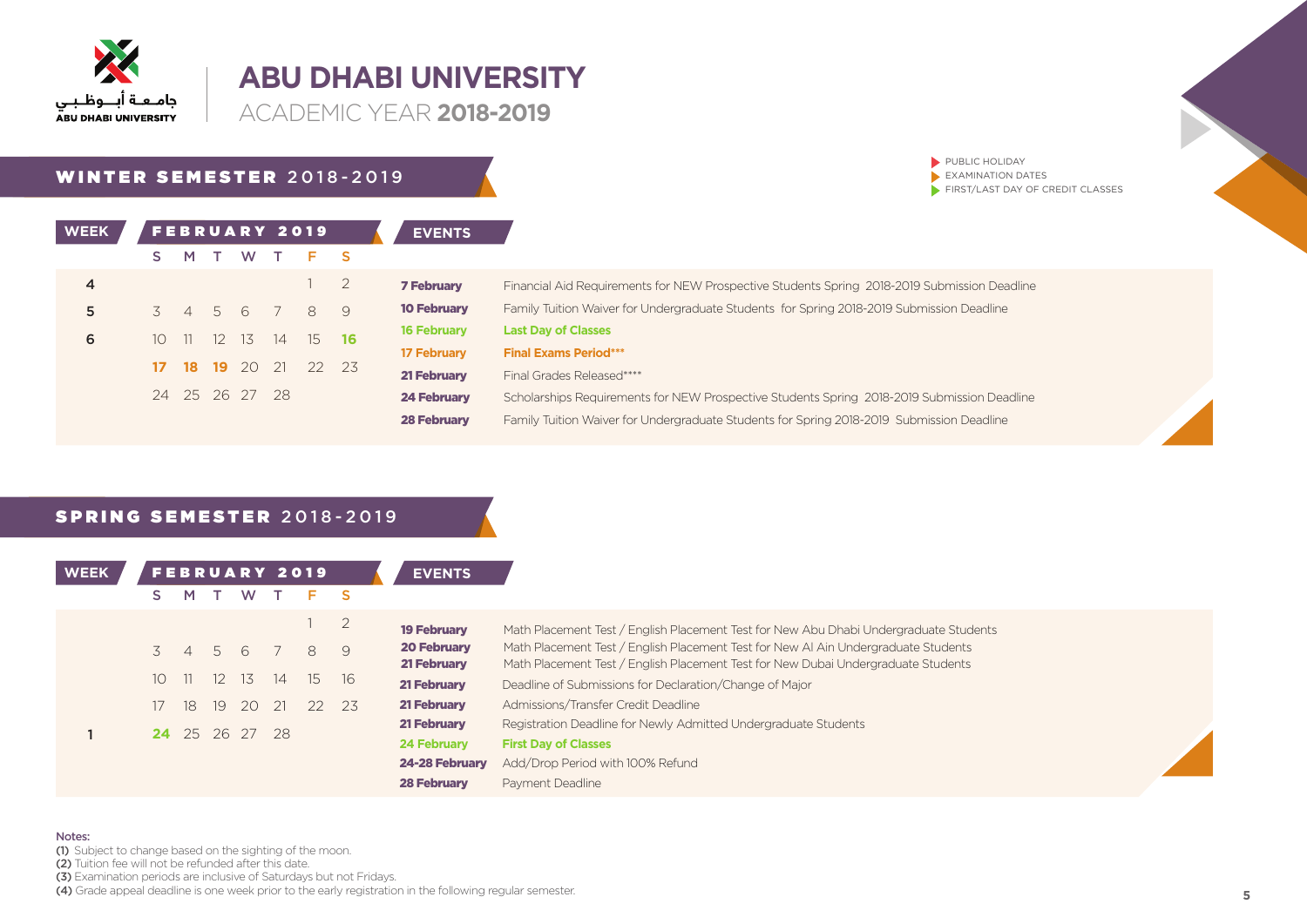

**ACADEMIC YEAR 2018-2019** 

### SPRING SEMESTER 2018-2019

| <b>WEEK</b>    |                 |                |     | <b>MARCH 2019</b> |                |       |     | <b>EVENTS</b>      |                                                             |
|----------------|-----------------|----------------|-----|-------------------|----------------|-------|-----|--------------------|-------------------------------------------------------------|
|                | s               | M              |     | W                 |                | Е     | - S |                    |                                                             |
|                |                 |                |     |                   |                |       | 2   | 3-7 March          | Course Withdrawal Period with 75 % Refund                   |
| $\overline{2}$ | 3               | $\overline{4}$ | 5 6 |                   | $\overline{7}$ | 8     | 9   | 7 March            | Orientation for Newly Admitted Male/Female Students         |
| 3              | 10 <sup>1</sup> | -11            | -12 | - 13              | 14             | 15    | 16  | <b>10-14 March</b> | Course Withdrawal Period with 50% Refund**                  |
|                |                 |                |     |                   |                |       |     | 17 March           | <b>Graduation Online Application Begins</b>                 |
| $\overline{4}$ | 17              | 18             | 19  | 20                | 21             | 22 23 |     | 21 March           | Term A Course Withdrawal Deadline for Postgraduate Students |
| 5              | 24              | 25 26 27       |     |                   | 28             | 29    | 30  |                    |                                                             |
|                | 31              |                |     |                   |                |       |     | 31 Mar - 13 Apr    | Spring Break                                                |

| <b>WEEK</b> |    |          |                | <b>APRIL 2019</b> |                |                   |       | <b>EVENTS</b>      |                                                                            |
|-------------|----|----------|----------------|-------------------|----------------|-------------------|-------|--------------------|----------------------------------------------------------------------------|
|             | S. | M        |                | W                 |                | F.                | - S   |                    |                                                                            |
|             |    |          | $\overline{2}$ | $\overline{3}$    | $\overline{4}$ | 5                 | - 6   | 3 April            | Israa Miaraj Night *                                                       |
|             |    | 8        | 9              | 10 <sup>°</sup>   | -11            | $12 \overline{ }$ | - 13  | 14 April           | <b>Graduation Online Application Deadline</b>                              |
| 6           | 14 | 15       | 16             | 17                | 18             | 19                | 20    | 20 April           | <b>Term A Postgraduate Last day of Classes</b>                             |
|             |    |          |                |                   |                |                   |       | 21-23 April        | <b>Term A Postgraduate Final Exams Week ***</b>                            |
| 7           | 21 |          |                | 22 23 24          | 25             |                   | 26 27 | 25 April           | Term A PG Final Grades Released****                                        |
|             |    | 28 29 30 |                |                   |                |                   |       | 28 April           | <b>Term B Postgraduate Classes Begins</b>                                  |
|             |    |          |                |                   |                |                   |       | <b>28-29 April</b> | Term B PG Add/Drop Period with 100% Refund                                 |
|             |    |          |                |                   |                |                   |       | 28 April           | Release of the Summer 2018-2019 Term and Fall 2019-2020 Semester Schedules |
|             |    |          |                |                   |                |                   |       | 29 April           | Deadline of Payment for Term B PG                                          |

(1) Subject to change based on the sighting of the moon.

(2) Tuition fee will not be refunded after this date.

Notes:

(3) Examination periods are inclusive of Saturdays but not Fridays.

(4) Grade appeal deadline is one week prior to the early registration in the following regular semester. **6** 

PUBLIC HOLIDAY  $\blacktriangleright$  EXAMINATION DATES

 $\blacktriangleright$  FIRST/LAST DAY OF CREDIT CLASSES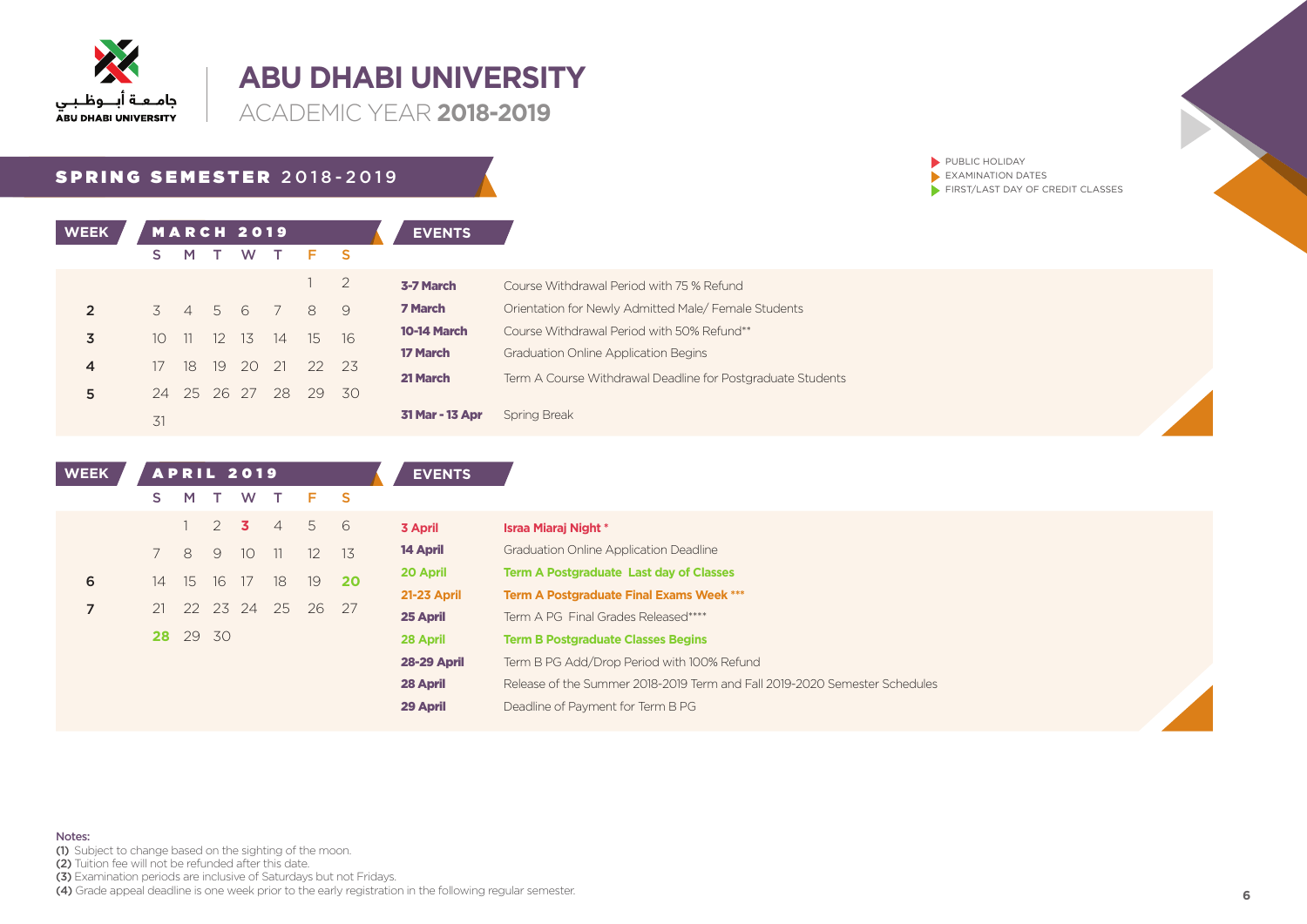

**ACADEMIC YEAR 2018-2019** 

## SPRING SEMESTER 2018-2019

| <b>WEEK</b>     |    | <b>MAY 2019</b> |     |             |                   |                     |    | <b>EVENTS</b>  |
|-----------------|----|-----------------|-----|-------------|-------------------|---------------------|----|----------------|
|                 | S  | M               | T W |             | $\top$            | F <sub>S</sub>      |    |                |
| 8               |    |                 |     | 1           |                   | $2 \quad 3 \quad 4$ |    | 5 May          |
| 9               | 5  |                 |     | 6 7 8 9     |                   | 10 <sup>°</sup>     | 11 | 5 May          |
| 10 <sup>2</sup> | 12 |                 |     | 13 14 15 16 |                   | 17                  | 18 | 5 May          |
| 11              | 19 |                 |     |             | 20 21 22 23 24    |                     | 25 | 5 May          |
|                 |    |                 |     |             |                   |                     |    | 8 May          |
|                 |    |                 |     |             | 26 27 28 29 30 31 |                     |    | 9 May          |
|                 |    |                 |     |             |                   |                     |    | 9 May          |
|                 |    |                 |     |             |                   |                     |    | 16 May         |
|                 |    |                 |     |             |                   |                     |    | <b>COMPANY</b> |

 $\blacktriangleright$  PUBLIC HOLIDAY  $\blacktriangleright$  EXAMINATION DATES  $\blacktriangleright$  FIRST/LAST DAY OF CREDIT CLASSES

| 5 May  | Fall Semester 2019-2020 Internship Program Application Submission Begins                       |
|--------|------------------------------------------------------------------------------------------------|
| 5 May  | Grade Appeals Deadline for Fall 2018-2019 Semester and Winter 2018-2019 Term Final Grades **** |
| 5 May  | Advising and Early Registration for Students Begins                                            |
| 5 May  | First Day of Ramadan <sup>(1)*</sup>                                                           |
| 8 May  | Appreciation Ceremony for Undergraduate Students (Al Ain Campus)                               |
| 9 May  | Appreciation Ceremony for Undergraduate Students (Abu Dhabi Campus)                            |
| 9 May  | Release of Mid-Semester Grades                                                                 |
| 16 Mav | Course Withdrawal Deadline for Undergraduate Students                                          |
| 23 May | Course Withdrawal Deadline for Postgraduate Students                                           |
| 30 May | Fall Semester 2019-2020 Internship Program Application Submission Deadline                     |

| <b>WEEK</b> |                 |                 |                | <b>JUNE 2019</b> |    |          | <b>EVENTS</b>     |                                                                                           |
|-------------|-----------------|-----------------|----------------|------------------|----|----------|-------------------|-------------------------------------------------------------------------------------------|
|             | S.              | M               | T              | W                |    | F S      |                   |                                                                                           |
| 12          |                 |                 |                |                  |    |          | 4-6 June          | <b>Eid Al Fitr Holiday*</b>                                                               |
|             | $2 \frac{3}{2}$ |                 | $\overline{4}$ | 5.               | 6. | $78$     | <b>9-15 June</b>  | Make up week                                                                              |
| 13          | 9               | 10 <sup>°</sup> | 11             | 12               | 13 | $14$ 15  | 15 June           | <b>Last Day of Classes</b>                                                                |
|             |                 |                 |                |                  |    |          | 16 June           | Family Tuition Waiver for Undergraduate Students for Summer 2018-2019 Submission Begins   |
|             | 16              | 17 18 19        |                |                  |    | 20 21 22 | <b>16-18 June</b> | <b>Term B PG Final Exams Week***</b>                                                      |
|             |                 |                 |                | 23 24 25 26      | 27 | 28 29    | <b>16-26 June</b> | <b>Final Exams Period***</b>                                                              |
|             | 30              |                 |                |                  |    |          | 27 June           | Summer Break Begins                                                                       |
|             |                 |                 |                |                  |    |          | 27 June           | Family Tuition Waiver for Undergraduate Students for Summer 2018-2019 Submission Deadline |
|             |                 |                 |                |                  |    |          | 29 June           | Final Grades Released****                                                                 |

#### Notes:

(1) Subject to change based on the sighting of the moon.

- (2) Tuition fee will not be refunded after this date.
- (3) Examination periods are inclusive of Saturdays but not Fridays.
- **.4)** Grade appeal deadline is one week prior to the early registration in the following regular semester.<br>\*Ramadan Schedule Applies \*Ramadan Schedule Applies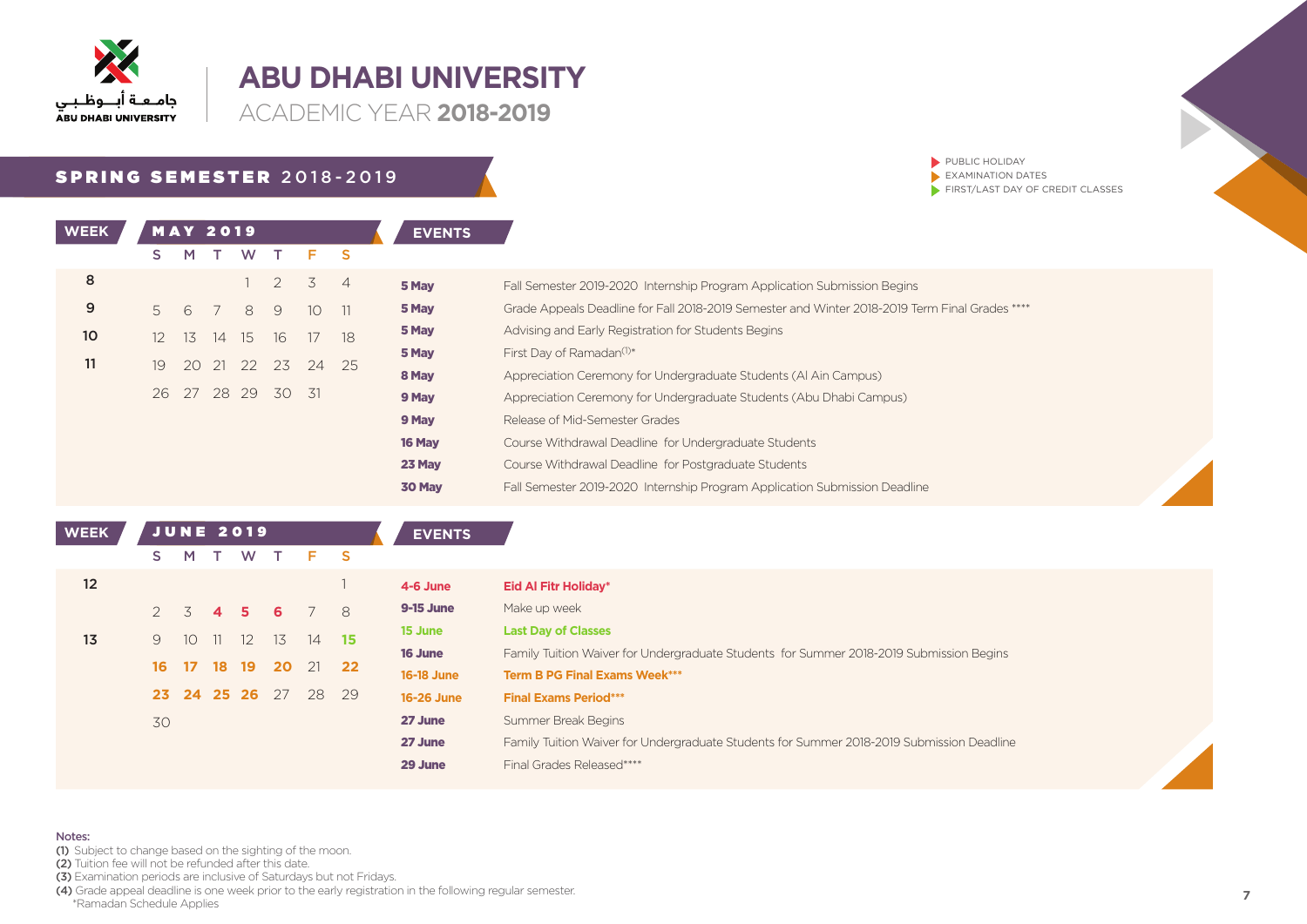

**ACADEMIC YEAR 2018-2019** 

## SUMMER SEMESTER 2018-2019

| PUBLIC HOLIDAY                   |
|----------------------------------|
| EXAMINATION DATES                |
| FIRST/LAST DAY OF CREDIT CLASSES |
|                                  |

| <b>WEEK</b> |                 |         |       | <b>JUNE 2019</b> |    |    |       | <b>EVENTS</b>  |                                                                                                          |
|-------------|-----------------|---------|-------|------------------|----|----|-------|----------------|----------------------------------------------------------------------------------------------------------|
|             |                 | M.      |       | W                |    |    |       |                |                                                                                                          |
|             |                 |         |       |                  |    |    |       | $27$ Jun       | Deadline of Submissions for Declaration/Change of Major                                                  |
|             |                 | 2 3 4 5 |       |                  | 6  |    | 8     | $27$ Jun       | Deadline for Admissions/Transfer Credit                                                                  |
|             | 9               | 1O      | -11 - | 12               | 13 |    | 14 15 | 27 Jun         | Registration Deadline for Newly Admitted Students                                                        |
|             | 16 <sup>1</sup> | 17      | 18    | -19              | 20 |    | 22    | 27 Jun         | Financial Aid/Scholarship Requirements for RETURNING Students for Fall 2019-2020 Submission Begins       |
|             |                 |         |       |                  |    | 21 |       | 27 Jun         | Financial Aid/Scholarship Requirements for NEW Prospective Students for Fall 2019-2020 Submission Begins |
|             |                 |         |       | 23 24 25 26 27   |    | 28 | 29    | 30 Jun         | <b>First Day of Classes</b>                                                                              |
|             | 30              |         |       |                  |    |    |       | 30 Jun - 1 Jul | Add/Drop Period 100% Refund                                                                              |

| <b>WEEK</b>    | <b>JULY 2019</b> |             |     |    |                |                      |    | <b>EVENTS</b> |                                                                                                        |
|----------------|------------------|-------------|-----|----|----------------|----------------------|----|---------------|--------------------------------------------------------------------------------------------------------|
|                | S.               | M           |     | W  |                | F S                  |    |               |                                                                                                        |
|                |                  |             | 2 3 |    | $\overline{4}$ | 5 6                  |    | 1 Jul         | Payment Deadline                                                                                       |
| $\overline{2}$ |                  | 8           | 9   | 10 | - 11           | 12 13                |    | $2 - 3$ Jul   | Course Withdrawal Period 75% Refund                                                                    |
| 3              | 14               | 15 16 17    |     |    | 18             | 19                   | 20 | 4 & 7 Jul     | Course Withdrawal Period 50% Refund**                                                                  |
|                |                  |             |     |    |                |                      |    | 7 Jul         | <b>Graduation Online Application Begins</b>                                                            |
| 4              |                  |             |     |    |                | 21 22 23 24 25 26 27 |    | $21$ Jul      | Release of Mid-Term Grades                                                                             |
| 5              |                  | 28 29 30 31 |     |    |                |                      |    | 25 Jul        | <b>Graduation Online Application Deadline</b>                                                          |
|                |                  |             |     |    |                |                      |    | 25 Jul        | Course Withdrawal Deadline                                                                             |
|                |                  |             |     |    |                |                      |    | 25 Jul        | Financial Aid / Scholarship Requirements for RETURNING Students for Fall 2019-2020 submission deadline |

Notes:

(1) Subject to change based on the sighting of the moon.

(2) Tuition fee will not be refunded after this date.

(3) Examination periods are inclusive of Saturdays but not Fridays.